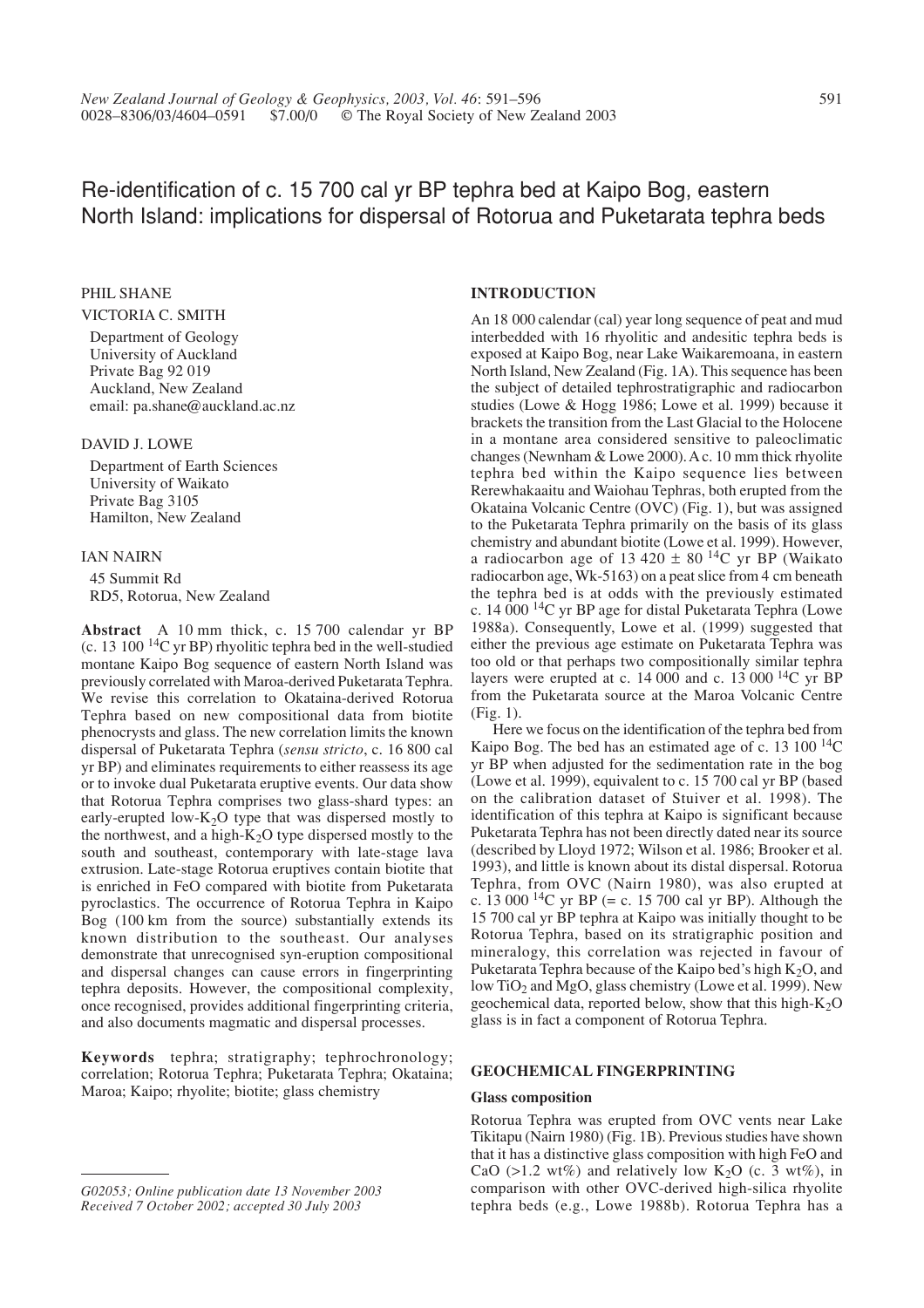

**Fig. 1 A**, North Island, New Zealand, showing localities referred to in text. **B**, The proximal area of Rotorua Tephra within the central Taupo Volcanic Zone (TVZ) showing sample sites. OVC = Okataina Volcanic Centre. Grid from sheet U16 of New Zealand Map Series 260 (1: 50 000).

hypersthene + hornblende + augite ferromagnesian mineral assemblage (FMA) (Froggatt & Lowe 1990), and a relatively high eruption temperature (c. 850°C) has been estimated from Fe-Ti oxide data (Shane 1998). However, biotite has been recorded in the upper part of proximal Rotorua fall sequences (Froggatt & Lowe 1990). Biotite is common in distal Rotorua fall deposits, such as in lake deposits in the Waikato region, where it comprises c. 10% of FMA (Lowe 1988a), and in Onepoto Basin in Auckland (Fig. 1), some 160 km northwest from vent (Shane & Hoverd 2002). The presence of biotite is not consistent with the high eruption temperature and low K2O glass contents of the Rotorua Tephra.

Samples from various proximal deposits (Fig. 1B) of the Rotorua eruptive episode were analysed (Table 1): early plinian phase coarse pumice from a pumice pit c. 4 km northwest of the vent; lava from the late stage dome (Trig 7693) and an associated block-and-ash flow deposit near Te Mu Road; and fall clasts from site 102 c. 3 km south of the vent. The early phase pumice clasts (Table 1, sample 1) contain  $low-K<sub>2</sub>O$ (c. 3 wt%) glass, typical of distal deposits (e.g., Lowe 1988a,b). However, rare biotite-bearing pumice clasts are also found in the middle and upper parts of the early plinian deposits at the pumice pit (first noted by Allen 1988), with the uppermost deposits dominated by biotite-bearing lapilli. Rotorua fall deposits south of the vent (e.g., site 102, Fig. 1) are composed mostly of these biotite-bearing clasts, with glass (Table 1, sample 2; Fig. 2A) that is  $K_2O$ -rich (>4 wt%) and with a higher SiO<sub>2</sub> content than the early erupted pumice. The biotite-bearing fall clasts are compositionally (Table 1) and mineralogically similar to the lava dome (Trig 7693) and to the block-and-ash flow deposits at Te Mu Road. Kilgour (2002) also noted two pumice/lava types based on whole-rock analyses. We also reexamined distal Rotorua Tephra from Onepoto Basin. Of the 19 shards analysed, 4 are composed of high- $K_2O$  glass, and the remainder are typically low- $K<sub>2</sub>O$  glass (Table 1, sample 5; Fig. 2A). This confirms the wide dispersal of products from two magma types.

We also analysed proximal-medial deposits of the Puketarata Tephra. Samples included basal and uppersequence ash and lapilli at 1 km from the vent (NZMS 260 grid reference U17/753900) (Table 1, sample 6); a vertical sequence through 40 cm of ash and fine lapilli at 4 km from the vent (U17/773863) (Table 1, sample 7); and the late-stage lava dome (U17/761903) (Table 1, sample 8). Puketarata Tephra is characterised by biotite >> hornblende > cummingtonite + hypersthene FMA. All of the pyroclastic samples have the same K<sub>2</sub>O-rich (c. 4.0–4.4 wt%) glass composition (Table 1, Fig. 2B). We combined analyses of samples collected vertically through the pyroclastic deposits (samples 7 and 8) because the data do not vary more than analytical uncertainty. The  $K<sub>2</sub>O$  content of Puketarata Tephra glass is similar to, but slightly lower than, the high- $K<sub>2</sub>O$  glass of Rotorua Tephra (Fig. 2B). The Puketarata lava dome samples display slightly higher  $K_2O$  content (c. 4.4–4.6 wt%) than those of the pyroclastics, but are similar in all other elements (Table 1).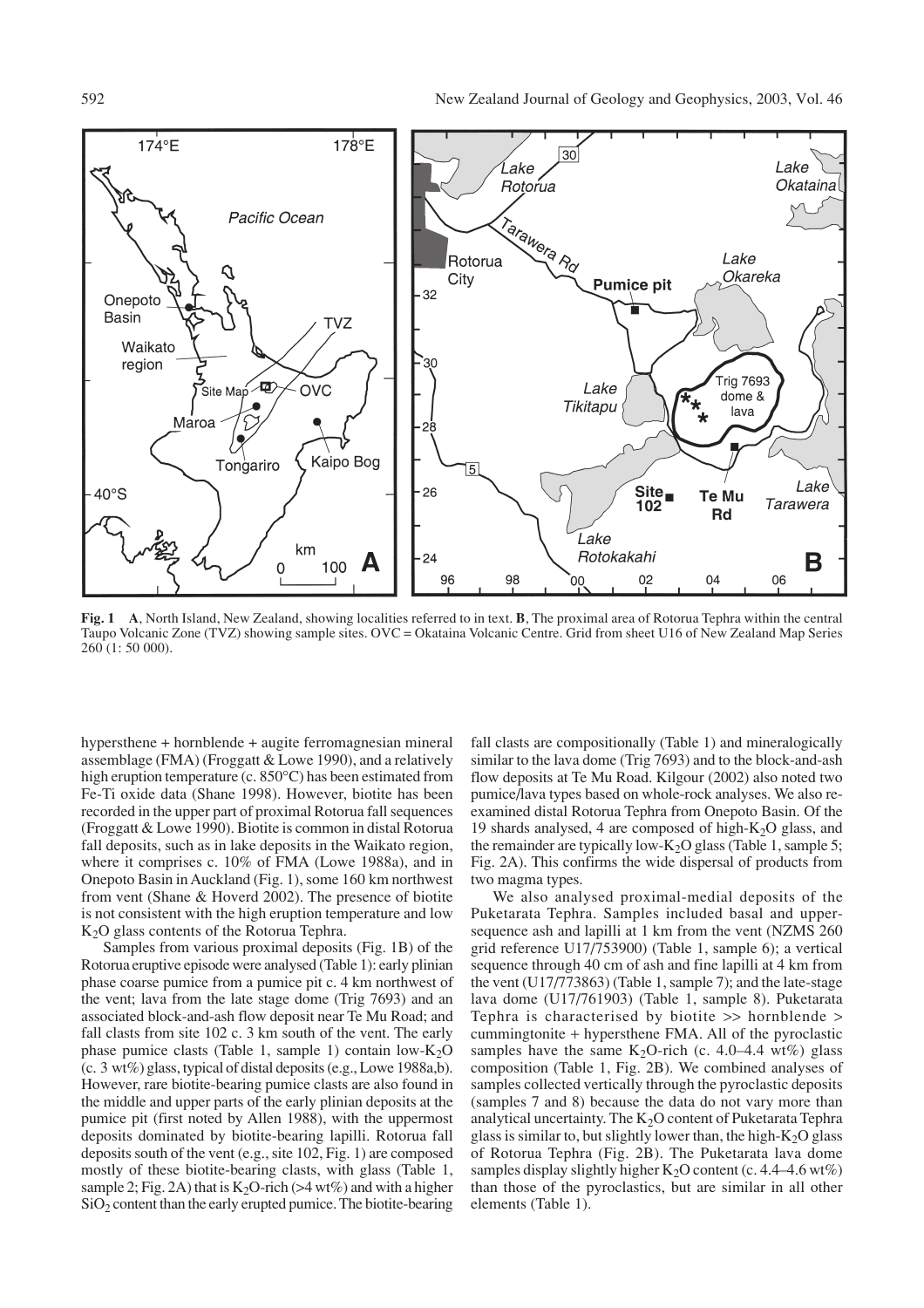## Shane et al.—Dispersal of Puketarata Tephra 593

### **Biotite composition**

Little has been previously published on the composition of biotite in rhyolites erupted in the TVZ. We made electron microprobe analyses of biotite from various deposits of the Rotorua eruptive episode (see above), from proximal-medial Puketarata eruptives, and the 15 700 cal yr BP tephra bed at Kaipo (Table 2). Typical analytical totals are in the range 94–96 wt%, with the discrepancy from 100% considered due to unanalysed anions OH and F, and other minor elements such as Ba (e.g., Righter et al. 2002). Formulae calculated based on 22 oxygens assuming idealised anions give cation totals of I = 1.8–1.9,  $M = 5.6$ –5.8, and T = 8.0, which are typical of biotite compositions (e.g., Deer et al. 1966). Biotite in Puketarata pyroclastics can be distinguished from that in Rotorua Tephra by its generally lower FeO content (Fig. 2C). However, biotites from the Puketarata lava dome plot within the compositional field of those from Rotorua Tephra.

### **CORRELATION OF THE 15 700 CAL YR BP TEPHRA BED AT KAIPO**

Our analyses of glass shards, replicated using different samples and separate electron microprobe systems (Table 1, Fig. 2A,B), indicate correlation of the tephra bed at Kaipo

with the Rotorua Tephra. The tephra at Kaipo contains two populations of glass, both of which match the compositions recorded for Rotorua Tephra. The predominant Kaipo population (Table 1, samples 9a and 10a) has high  $K_2O$  $($  >4 wt%) and low CaO  $($  < 1 wt%), which corresponds to the late stage Rotorua eruption events (Fig. 2B). The minor population (Table 1, samples 9b and 10b) has low  $K_2O$  $(<4 wt\%)$  and high CaO (>1 wt%), which corresponds to the early stage Rotorua eruption events (Fig. 2B). In addition, glass in the predominant (high-K<sub>2</sub>O) Kaipo population generally has a slightly higher  $K<sub>2</sub>O$  content than glass from pyroclastic deposits of Puketarata Tephra (Fig. 2B).

Biotite crystals in the tephra bed at Kaipo display higher FeO contents than those in proximal pyroclastic deposits of Puketarata Tephra but compositionally match those of Rotorua Tephra (Fig. 2C). However, they are also similar to Puketarata lava dome biotite.

The Puketarata lava dome contains glass of higher  $K_2O$ content and biotite of higher FeO content than the Puketarata pyroclastics, and is compositionally similar to the high- $K<sub>2</sub>O$ glass and high-FeO biotite within late-stage Rotorua Tephra (Fig. 2). The  $K<sub>2</sub>O$  content in the glass of Puketarata lava may have been affected by vapour-phase alteration during slow cooling, because the glass does not differ significantly in other elemental abundances. Prolonged cooling may also

**Table 1** Electron microprobe analyses of glass shards from Rotorua Tephra, Puketarata Tephra, and the tephra at Kaipo Bog.

|                                | 1      |      | $\mathbf{2}$ |      | 3     |      | 4              |      | 5a             |      | $5\mathrm{b}$   |      | 6     |      |  |
|--------------------------------|--------|------|--------------|------|-------|------|----------------|------|----------------|------|-----------------|------|-------|------|--|
| SiO <sub>2</sub>               | 76.43  | 0.28 | 77.55        | 0.21 | 77.53 | 0.16 | 77.36          | 0.17 | 77.44          | 0.31 | 76.57           | 0.28 | 77.50 | 0.23 |  |
| Al <sub>2</sub> O <sub>3</sub> | 12.60  | 0.14 | 12.34        | 0.11 | 12.25 | 0.10 | 12.27          | 0.14 | 12.27          | 0.08 | 12.59           | 0.12 | 12.23 | 0.13 |  |
| TiO <sub>2</sub>               | 0.31   | 0.07 | 0.10         | 0.05 | 0.10  | 0.06 | 0.18           | 0.08 | 0.15           | 0.02 | 0.30            | 0.07 | 0.13  | 0.08 |  |
| FeO                            | 1.39   | 0.11 | 0.78         | 0.10 | 0.82  | 0.08 | 0.83           | 0.10 | 0.94           | 0.13 | 1.38            | 0.11 | 0.86  | 0.14 |  |
| MnO                            | 0.07   | 0.06 | 0.08         | 0.04 | 0.08  | 0.05 | 0.07           | 0.06 | 0.09           | 0.06 | 0.07            | 0.07 | 0.07  | 0.05 |  |
| MgO                            | 0.25   | 0.06 | 0.05         | 0.05 | 0.07  | 0.04 | 0.05           | 0.05 | 0.08           | 0.04 | 0.26            | 0.10 | 0.05  | 0.05 |  |
| CaO                            | 1.34   | 0.07 | 0.65         | 0.04 | 0.65  | 0.06 | 0.69           | 0.05 | 0.78           | 0.08 | 1.33            | 0.07 | 0.75  | 0.05 |  |
| Na <sub>2</sub> O              | 4.45   | 0.10 | 3.92         | 0.07 | 3.92  | 0.09 | 3.98           | 0.11 | 3.76           | 0.23 | 4.28            | 0.15 | 4.02  | 0.09 |  |
| $K_2O$                         | 3.01   | 0.06 | 4.37         | 0.06 | 4.42  | 0.07 | 4.39           | 0.08 | 4.27           | 0.11 | 3.08            | 0.08 | 4.19  | 0.11 |  |
| C <sub>1</sub>                 | 0.16   | 0.03 | 0.15         | 0.03 | 0.14  | 0.05 | 0.16           | 0.03 | 0.22           | 0.07 | 0.14            | 0.04 | 0.20  | 0.04 |  |
| H <sub>2</sub> O               | 4.84   | 1.00 | 2.26         | 0.38 | 3.15  | 0.98 | 2.14           | 0.55 | 7.32           | 2.19 | 6.19            | 1.32 | 3.10  | 1.35 |  |
| $\boldsymbol{n}$               | 13     |      | 10           |      | 10    |      | 10             |      | $\overline{4}$ |      | 15              |      | 17    |      |  |
|                                | $\tau$ |      | 8            |      | 9a    |      | 9 <sub>b</sub> |      | 10a            |      | 10 <sub>b</sub> |      |       |      |  |
| SiO <sub>2</sub>               | 77.24  | 0.18 | 77.13        | 0.14 | 77.42 | 0.19 | 76.55          | 0.26 | 77.71          | 0.36 | 76.76           |      |       |      |  |
| Al <sub>2</sub> O <sub>3</sub> | 12.30  | 0.10 | 12.27        | 0.12 | 12.40 | 0.10 | 12.74          | 0.22 | 12.57          | 0.05 | 13.15           |      |       |      |  |
| TiO <sub>2</sub>               | 0.10   | 0.06 | 0.10         | 0.05 | 0.14  | 0.06 | 0.34           | 0.12 | 0.08           | 0.20 | 0.20            |      |       |      |  |
| FeO                            | 0.92   | 0.11 | 0.91         | 0.08 | 0.77  | 0.12 | 1.31           | 0.10 | 0.82           | 0.06 | 1.43            |      |       |      |  |
| MnO                            | 0.08   | 0.06 | 0.10         | 0.04 | 0.10  | 0.05 | 0.09           | 0.07 | 0.14           | 0.08 | 0.09            |      |       |      |  |
| MgO                            | 0.06   | 0.06 | 0.06         | 0.03 | 0.08  | 0.06 | 0.24           | 0.06 | 0.08           | 0.02 | 0.18            |      |       |      |  |
| CaO                            | 0.75   | 0.07 | 0.74         | 0.03 | 0.67  | 0.07 | 1.38           | 0.04 | 0.66           | 0.06 | 1.20            |      |       |      |  |
| Na <sub>2</sub> O              | 4.08   | 0.12 | 4.05         | 0.14 | 3.87  | 0.09 | 4.20           | 0.13 | 3.55           | 0.21 | 3.93            |      |       |      |  |
| $K_2O$                         | 4.25   | 0.08 | 4.47         | 0.11 | 4.39  | 0.06 | 3.03           | 0.10 | 4.20           | 0.13 | 2.89            |      |       |      |  |
| C <sub>1</sub>                 | 0.18   | 0.03 | 0.17         | 0.04 | 0.16  | 0.03 | 0.13           | 0.08 | 0.19           | 0.03 | 0.17            |      |       |      |  |
| H <sub>2</sub> O               | 4.36   | 1.68 | 2.93         | 0.49 | 4.90  | 1.13 | 4.45           | 0.85 | 1.85           | 1.26 | 2.30            |      |       |      |  |
| $\boldsymbol{n}$               | 26     |      | 10           |      | 11    |      | $\overline{4}$ |      | 11             |      | 1               |      |       |      |  |

 $1 =$  Rotorua pumice clast, pumice pit site (U16/017317); 2 = Rotorua pumice clast, site 102 (U16/025256), 3 = Rotorua lava, Trig 7693 (U16/027284), 4 = Rotorua lava clast, Te Mu Rd block-and-ash flow deposit (U16/048273); 5 = Rotorua Tephra, Onepoto Basin (R11/ 666866);  $6 =$  Puketarata lapilli basal and upper (U17/753900);  $7 =$  Puketarata ash base, middle and top (U17/773863); 8 = Puketarata lava (U17/761903); 9 = Kaipo Bog tephra, depth 4.17–4.18 m (W18/739717); 10 = duplicate analysis of Kaipo Bog tephra. Analyses are recalculated to 100% on a volatile free basis and expressed as a mean and standard deviation (*italics*) in wt%. Total Fe as FeO. Water by difference.  $n =$  number of shards analysed.

Samples 1–9 analysed by a Jeol JXA-840 probe fitted with a PGT Prism 2000 EDS detector at University of Auckland. Absorbed current of 1.5 nA at 15 kV and a beam defocused to 15 mm. Analysts: P. Shane and V. Smith. Sample 10 analysed by a Jeol JXA-733 probe at Victoria University of Wellington. Current of 8 nA at 15 kV and a beam defocused to 10–15 mm. Analyst: D. Manning.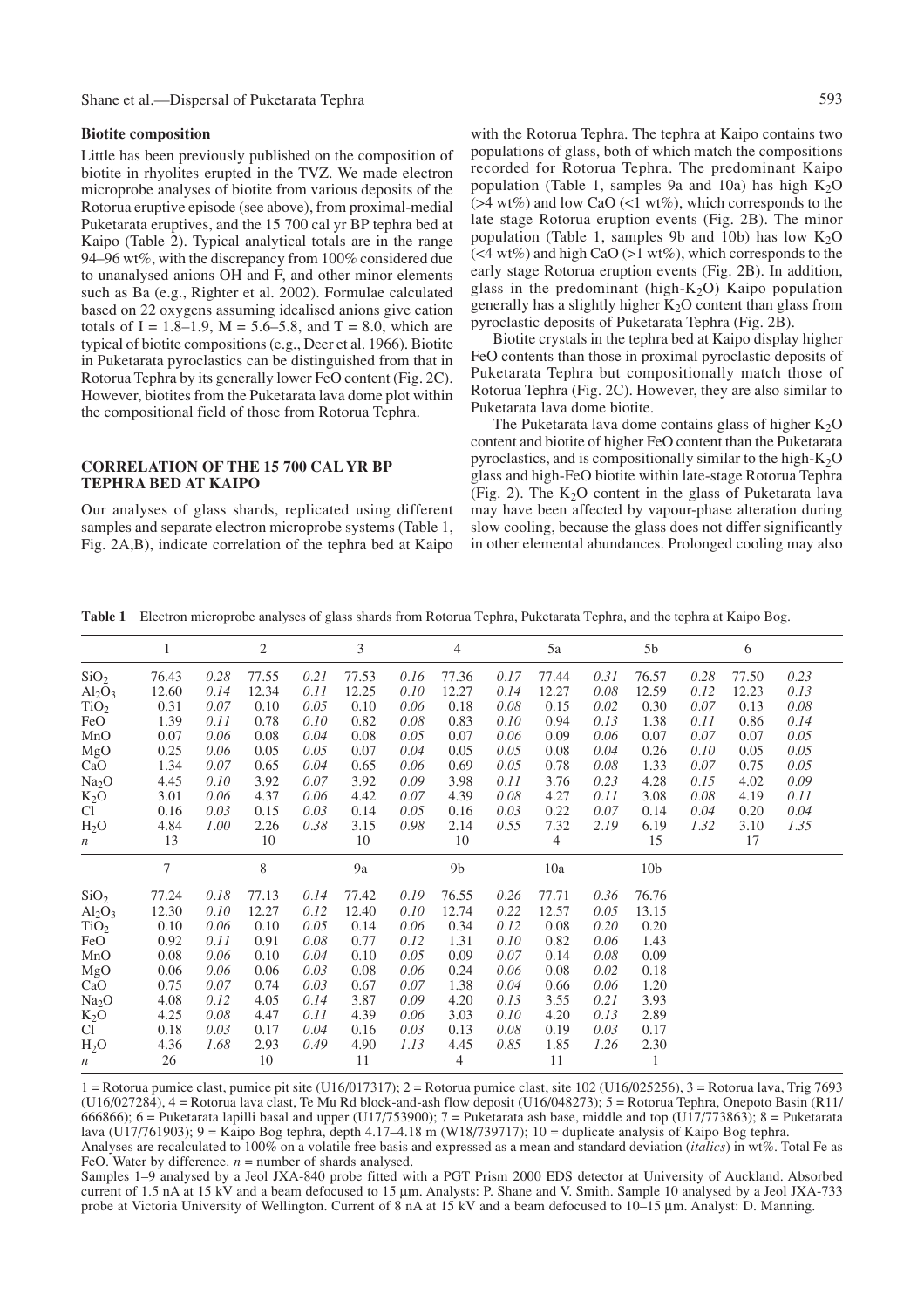

**Fig. 2 A**, Compositions of single glass shards in Rotorua Tephra deposits. **B**, Compositions of single glass shards in proximal Rotorua deposits compared with those of Puketarata Tephra and of the tephra bed at Kaipo Bog. **C**, Compositions of single biotite phenocrysts/crystals in Rotorua deposits, Puketarata Tephra, and the tephra bed at Kaipo Bog.

594 New Zealand Journal of Geology and Geophysics, 2003, Vol. 46

have resulted in re-equilibration of the biotite. Neither of these processes would have occurred in any associated pyroclastics. We have found no proximal-medial Puketarata Tephra with this higher  $K_2O$  composition, and do not consider the dome extrusion phase to have been capable of widely dispersing ash that would have been compositionally different from that of the main pyroclastic phase of Puketarata.

#### **DISCUSSION AND CONCLUSIONS**

The identification of two glass populations in the c. 15 700 cal yr BP tephra at Kaipo Bog rules out its previous identification as Puketarata Tephra, despite some partial overlap of chemical compositions. The glass compositions, together with biotite analyses, radiocarbon ages, and stratigraphic position, strongly support correlation to Rotorua Tephra now recognised to have a bimodal glass composition. The age of c. 13 100 <sup>14</sup>C yr BP (= c. 15 700 cal yr BP) estimated for the tephra bed at Kaipo using sedimentation rates and tephrochronology (Lowe et al. 1999) is consistent with the pooled radiocarbon age of Rotorua Tephra of 13 080  $\pm 50$  ( $n = 10$ ) reported by Froggatt & Lowe (1990). The new correlation of the Rotorua Tephra at Kaipo eliminates the requirement to either revise the age of Puketarata Tephra or to invoke a scenario of two "Puketarata Tephra" eruptions occurring c. 1000 yr apart, as was tentatively suggested by Lowe et al. (1999). Apart from identification of the tephra in the Waikato region some 90 km NNW of the vent (Lowe 1988a), dispersal of Puketarata Tephra (*sensu stricto*) remains well constrained only close to its source (Wilson et al. 1986). Topping & Kohn (1973) tentatively identified Puketarata Tephra in the Tongariro region 60–80 km south of the vent. However, subsequent studies in this region do not record this tephra (e.g., Donoghue et al. 1995; Cronin et al. 1997). We conclude that Puketarata Tephra has a limited dispersal and was probably the product of a single eruptive episode.

The new glass chemistry data for Rotorua eruptives demonstrate that two distinct magmas were involved in the eruption: (1) a low- $K<sub>2</sub>O$  magma dominant in the earlyerupted plinian pumice and ash; and  $(2)$  a high-K<sub>2</sub>O, biotitebearing magma forming the later erupted lava extrusions and their accompanying pyroclastic ejecta component. Kilgour (2002) also noted (from whole rock compositions) that earlyphase plinian fall deposits, dispersed primarily to the northwest, are relatively low in  $SiO<sub>2</sub>$  in comparison with latephase dome-building lavas.

Loose biotite crystals are found throughout the Rotorua proximal plinian pumice fall deposits, but biotite-bearing clasts occur only in the middle to upper parts of the proximal plinian fall sequence. The compositional contrast can be used to trace dispersal of the ash as the eruption proceeded. Our preliminary studies show that low- $K<sub>2</sub>O$  plinian ejecta were deposited predominantly to northwest of the vent, as found at the pumice pit site and Onepoto Basin (Fig. 1). They comprise most of the Rotorua plinian deposits as mapped by Pullar (1972), Nairn (1980), and Lowe (1988a). The later stage, high- $K<sub>2</sub>O$  ejecta dominates Rotorua fall sequences to the south, at Te Mu Road, site 102, and Kaipo (Fig. 1). However, some variation within the distal fall deposits indicates complexity within the dispersal processes. Four of the 19 glass shards analysed from Onepoto Basin (160 km NNW of the vent) are of the high- $K<sub>2</sub>O$  (late-erupted) type (the 15 others are the low- $K<sub>2</sub>O$  early type), whereas 22 of 27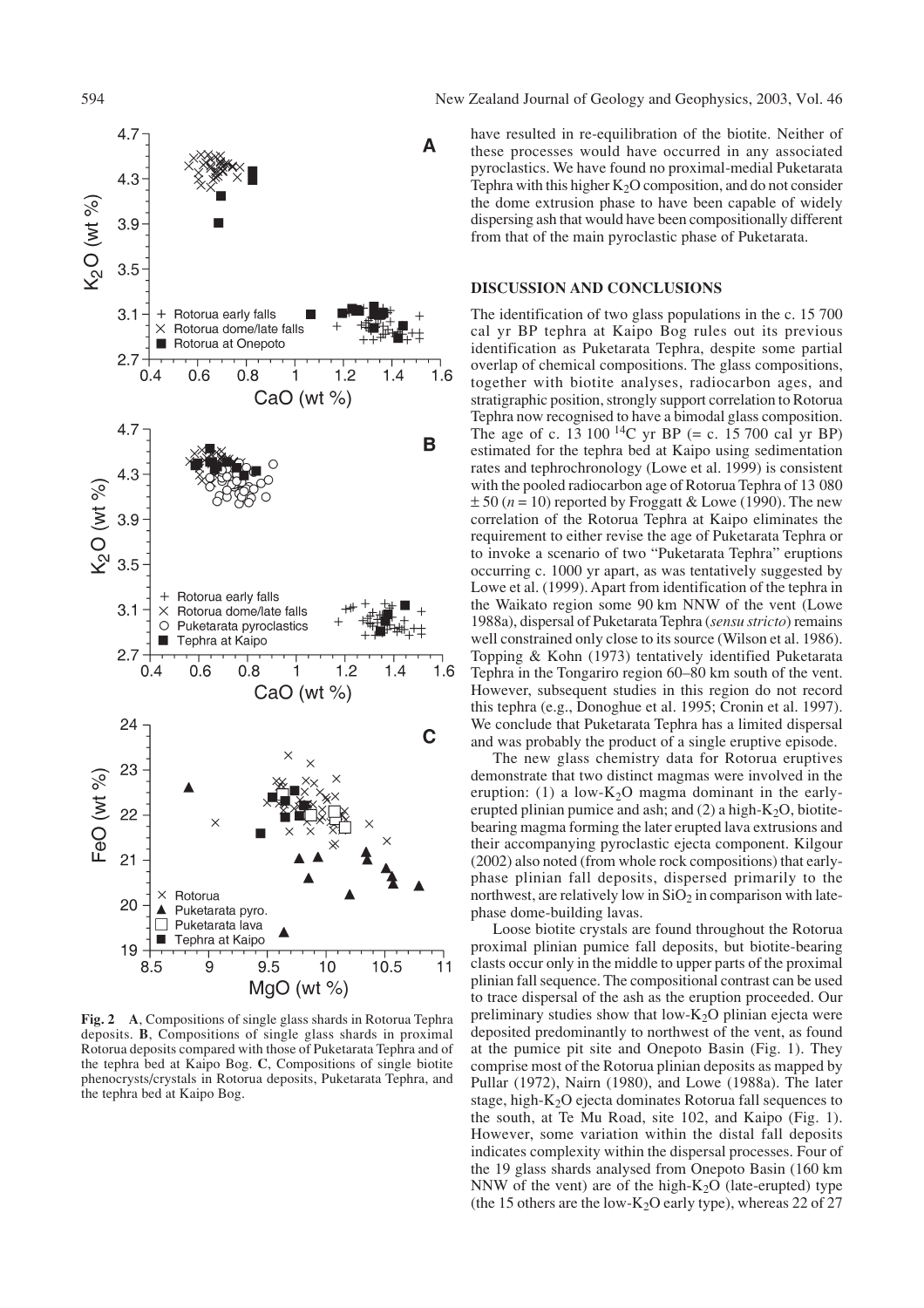### Shane et al.—Dispersal of Puketarata Tephra 595

**Table 2** Electron microprobe analyses of biotite from Rotoura Tephra, Puketarata Tephra, and the tephra at Kaipo Bog.

|                         | $\mathbf{1}$ |      | 2     |      | 3     |      | 4     |      | 5     |      | 6     |      | 7      |      |
|-------------------------|--------------|------|-------|------|-------|------|-------|------|-------|------|-------|------|--------|------|
| SiO <sub>2</sub>        | 35.78        | 0.68 | 35.87 | 0.32 | 36.06 | 0.26 | 35.75 | 0.19 | 36.04 | 0.34 | 36.17 | 0.22 | 35.53  | 0.37 |
| TiO <sub>2</sub>        | 4.73         | 0.26 | 4.69  | 0.18 | 4.78  | 0.15 | 4.69  | 0.20 | 4.50  | 0.26 | 4.87  | 0.09 | 4.67   | 0.14 |
| $\text{Al}_2\text{O}_3$ | 13.23        | 0.25 | 13.30 | 0.21 | 13.38 | 0.60 | 13.39 | 0.17 | 13.62 | 0.59 | 13.39 | 0.11 | 13.27  | 0.18 |
| FeO                     | 22.51        | 0.46 | 22.43 | 0.46 | 22.38 | 0.23 | 22.05 | 0.30 | 20.91 | 0.81 | 22.04 | 0.27 | 22.15  | 0.32 |
| MnO                     | 0.46         | 0.05 | 0.49  | 0.07 | 0.37  | 0.12 | 0.37  | 0.14 | 0.31  | 0.10 | 0.36  | 0.09 | 0.43   | 0.06 |
| MgO                     | 9.77         | 0.20 | 9.86  | 0.14 | 9.86  | 0.22 | 10.03 | 0.11 | 10.10 | 0.52 | 9.95  | 0.21 | 9.65   | 0.13 |
| CaO                     | 0.09         | 0.08 | 0.04  | 0.03 | 0.09  | 0.05 | 0.06  | 0.06 | 0.09  | 0.07 | 0.03  | 0.01 | 0.13   | 0.08 |
| Na <sub>2</sub> O       | 0.40         | 0.11 | 0.46  | 0.15 | 0.36  | 0.10 | 0.40  | 0.11 | 0.35  | 0.07 | 0.29  | 0.09 | 0.29   | 0.11 |
| $K_2O$                  | 8.43         | 0.14 | 8.43  | 0.09 | 8.46  | 0.18 | 8.46  | 0.10 | 8.20  | 0.24 | 8.39  | 0.14 | 8.19   | 0.21 |
| C <sub>1</sub>          | 0.33         | 0.03 | 0.29  | 0.06 | 0.30  | 0.03 | 0.30  | 0.04 | 0.33  | 0.04 | 0.30  | 0.04 | 0.29   | 0.02 |
| total                   | 95.72        | 1.55 | 95.86 | 0.63 | 96.05 | 0.70 | 95.49 | 0.33 | 94.44 | 0.88 | 95.78 | 0.41 | 94.60  | 0.96 |
| $\boldsymbol{n}$        | 6            |      | 6     |      | 6     |      | 5     |      | 13    |      | 5     |      | $\tau$ |      |
| Si                      | 5.55         | 0.03 | 5.55  | 0.05 | 5.57  | 0.02 | 5.55  | 0.03 | 5.61  | 0.03 | 5.58  | 0.03 | 5.57   | 0.02 |
| T <sub>i</sub>          | 0.55         | 0.02 | 0.55  | 0.02 | 0.56  | 0.02 | 0.55  | 0.03 | 0.53  | 0.03 | 0.56  | 0.01 | 0.55   | 0.02 |
| Al                      | 2.42         | 0.01 | 2.42  | 0.03 | 2.43  | 0.09 | 2.45  | 0.03 | 2.49  | 0.10 | 2.43  | 0.01 | 2.45   | 0.03 |
| Fe                      | 2.92         | 0.06 | 2.90  | 0.05 | 2.89  | 0.05 | 2.86  | 0.04 | 2.72  | 0.11 | 2.85  | 0.04 | 2.90   | 0.03 |
| Mn                      | 0.07         | 0.01 | 0.07  | 0.01 | 0.05  | 0.02 | 0.04  | 0.02 | 0.04  | 0.02 | 0.04  | 0.02 | 0.06   | 0.01 |
| Mg                      | 2.26         | 0.04 | 2.28  | 0.02 | 2.26  | 0.07 | 2.32  | 0.02 | 2.34  | 0.11 | 2.28  | 0.04 | 2.25   | 0.02 |
| Ca                      | 0.01         | 0.02 | 0.00  | 0.01 | 0.01  | 0.01 | 0.01  | 0.01 | 0.02  | 0.01 | 0.00  | 0.00 | 0.02   | 0.01 |
| Na                      | 0.12         | 0.03 | 0.14  | 0.04 | 0.11  | 0.03 | 0.12  | 0.03 | 0.11  | 0.02 | 0.09  | 0.03 | 0.09   | 0.03 |
| K                       | 1.66         | 0.03 | 1.66  | 0.02 | 1.67  | 0.03 | 1.67  | 0.02 | 1.63  | 0.05 | 1.65  | 0.03 | 1.64   | 0.04 |
| Cl                      | 0.09         | 0.00 | 0.08  | 0.01 | 0.08  | 0.01 | 0.08  | 0.01 | 0.09  | 0.01 | 0.08  | 0.01 | 0.08   | 0.01 |
| total                   | 15.65        | 0.05 | 15.63 | 0.07 | 15.62 | 0.06 | 15.63 | 0.05 | 15.57 | 0.07 | 15.56 | 0.09 | 15.60  | 0.05 |
| Ι                       | 1.89         |      | 1.88  |      | 1.87  |      | 1.87  |      | 1.84  |      | 1.82  |      | 1.82   |      |
| M                       | 5.80         |      | 5.79  |      | 5.76  |      | 5.77  |      | 5.63  |      | 5.73  |      | 5.76   |      |
| T                       | 8.00         |      | 8.00  |      | 8.00  |      | 8.00  |      | 8.00  |      | 8.00  |      | 8.00   |      |

 $1 =$  Rotorua pumice clast, site 102 (U16/025256),  $2 =$  Rotorua lava, Trig 7693 (U16/027284),  $3 =$  Rotorua lava clast, Te Mu Rd blockand-ash flow deposit (U16/048273); 4 = Rotorua Tephra, Onepoto Basin (R11/666866); 5 = Puketarata lapilli base and upper (U17/ 753900); 6 = Puketarata lava (U17/761903); 7 = Kaipo Bog tephra, depth 4.17–4.18 m (W18/739717).

Presented as a mean and standard deviation (*italics*). *n* = number of crystals analysed. Oxides in wt% and cations in atoms per unit formula on the basis of 22 oxygens.

Analysed by a Jeol JXA-840 probe fitted with a PGT Prism 2000 EDS detector at University of Auckland. Absorbed current of 1.5 nA at 15 kV and a focused beam. Analysts: P. Shane and V. Smith.

glass shards analysed from Kaipo Bog (100 km southeast of the vent) are of the high- $K<sub>2</sub>O$  type. Minor amounts of the "opposite" glass type are dispersed to both the northwest and southeast distal sites. This suggests that reversals in wind directions and/or wind shear at different altitudes must have occurred during the early Rotorua plinian eruptions, and during the explosive pyroclastic activity associated with the late phase lava extrusions.

Geochemical fingerprinting is likely to be problematic where unrecognised changes in magma composition and dispersal direction occurred as an eruption proceeded. However, the variation in chemical characteristics, once recognised, actually enhances the potential for correlation by increasing the number of fingerprinting parameters. In the Kaipo Bog case, detailed stratigraphically controlled studies of variations in glass chemistry, in combination with biotite compositions, have been required to identify a thin rhyolite tephra in a distal setting.

#### **ACKNOWLEDGMENTS**

VS acknowledges funding from the University Federation of Graduate Women and FRST (Bright Futures Scholarship). This work was partially funded by the Foundation for Science, Research and Technology contract IANX0001. Brent Alloway is thanked for his comments.

#### **REFERENCES**

- Allen, K. 1988: A stratigraphic analysis of the chemical and mineralogical variations of the Rotorua Ash, North Island, New Zealand. Unpublished BSc dissertation, Victoria University of Wellington, Wellington. 45 p.
- Brooker, M. R.; Houghton, B. F.; Wilson, C. J. N.; Gamble, J. A. 1993: Pyroclastic phases of a rhyolitic dome-building eruption: Puketarata tuff ring, Taupo Volcanic Zone, New Zealand. *Bulletin of Volcanology 55*: 395–406.
- Cronin, S. J.; Neall, V. E.; Palmer, A. S.; Stewart, R. B. 1997: Methods of identifying late Quaternary rhyolitic tephras on the ring plains of Ruapehu and Tongariro volcanoes, New Zealand. *New Zealand Journal of Geology and Geophysics 40*: 175–184.
- Deer, W. A.; Howie, R. A.; Zussman, J. 1966: An introduction to the rock-forming minerals. Harlow, Longman. 528 p.
- Donoghue, S. L.; Neall, V. E.; Palmer, A. S. 1995: Stratigraphy and chronology of late Quaternary andesitic tephra deposits, Tongariro Volcanic Centre, New Zealand. *Journal of the Royal Society of New Zealand 25*: 115–206.
- Froggatt, P. C.; Lowe, D. J. 1990: A review of late Quaternary silicic and some other tephra formations from New Zealand: their stratigraphy, nomenclature, distribution, volume, and age. *New Zealand Journal of Geology and Geophysics 33*: 89–109.
- Kilgour, G. N. 2002: The nature and dynamics of the Rotorua eruptive episode, Okataina Volcanic Zone, Taupo Volcanic Zone. Unpublished MSc thesis, University of Waikato, Hamilton, New Zealand.